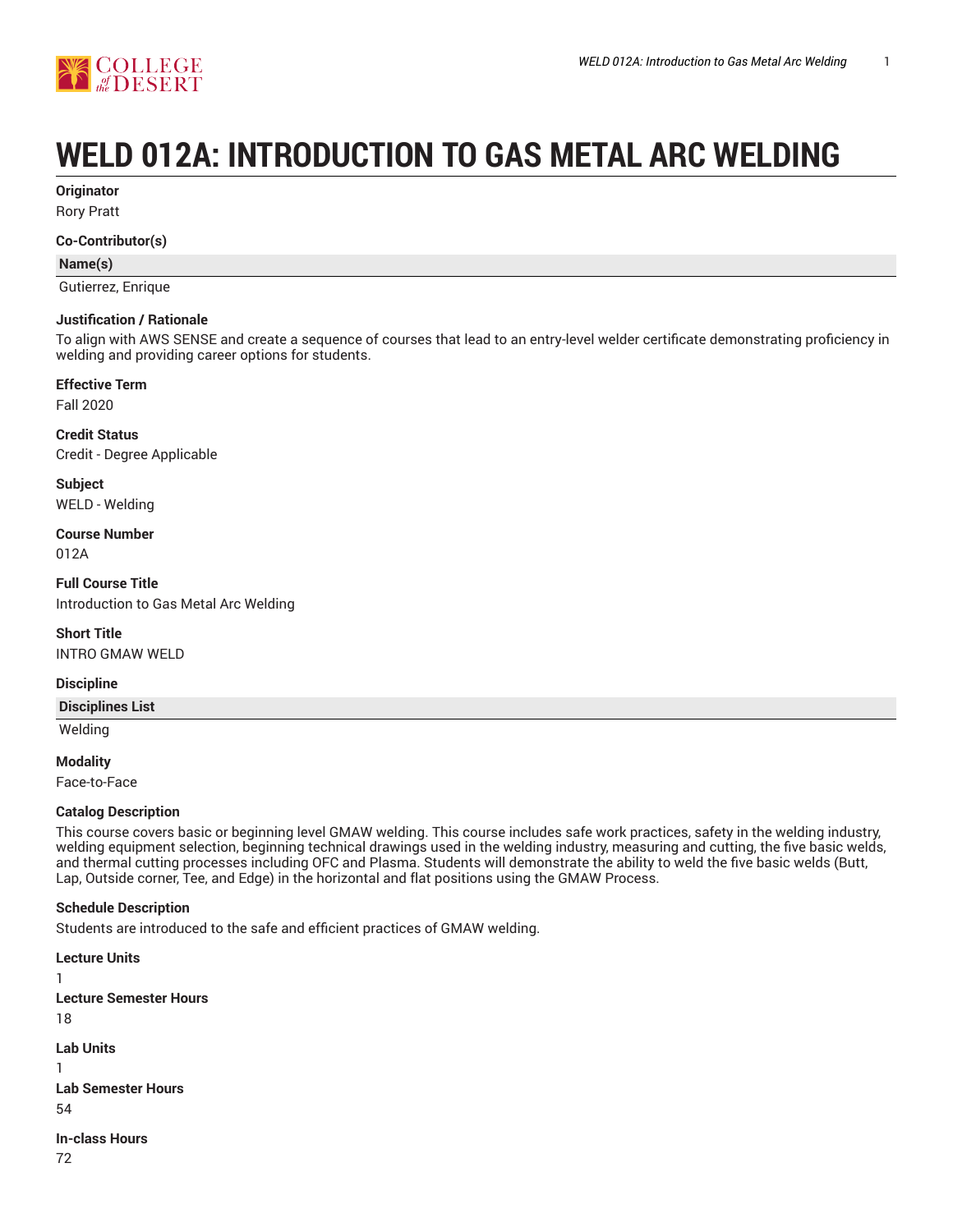

# **Out-of-class Hours**

36

# **Total Course Units**

2 **Total Semester Hours**

108

# **Required Text and Other Instructional Materials**

**Resource Type** Book

**Author**

Jeffus, Larry

**Title** Welding: Principles and Applications

**Edition**

8th

**Publisher** Cengage Learning

**Year** 2016

**College Level** Yes

**Flesch-Kincaid Level** 12

**ISBN #** 978-1305494695

#### **Class Size Maximum**

25

## **Course Content**

- Classroom introduction of the following:
	- Sources of electricity for welding
	- The welding circuit
	- Proper grounding
	- Fundamentals of arc welding
	- Stringer beads
	- Weave beads
	- Multi-pass welds
	- Joint preparation
	- Setup of GMAW welding machine
	- Safe working practices using cutting and welding tools
	- Safe use cut-off saw
	- Safe use of grinder for grinding and cutting
	- Plasma cutting
	- Oxy/acetylene cutting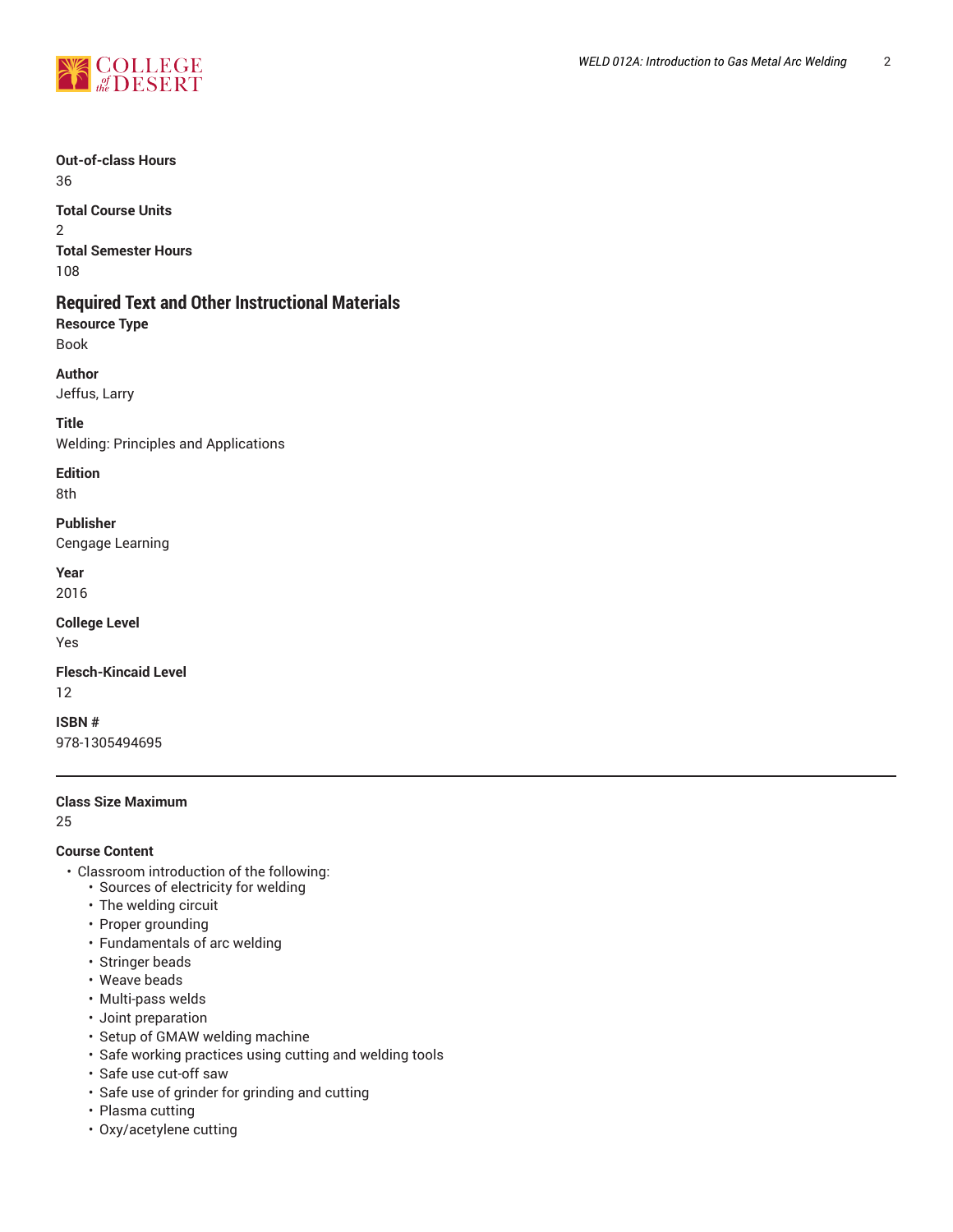

#### **Lab Content**

- Lab demonstration and practice of the following:
	- Butt welds in the flat position
	- Butt welds in the horizontal position
	- Lap welds in the flat position
	- Lap welds in the horizontal position
	- Outside corner welds in the flat position
	- Outside corner welds in the horizontal position
	- T welds in the flat position
	- T welds in the horizontal position
	- Edge welds in the flat position
	- Edge welds in the horizontal position

#### **Course Objectives**

|             | <b>Objectives</b>                                                                                                                                                                                                        |
|-------------|--------------------------------------------------------------------------------------------------------------------------------------------------------------------------------------------------------------------------|
| Objective 1 | Explain how each of the major welding processes works and list the factors that must be considered before a welding<br>process is selected.                                                                              |
| Objective 2 | Use personal protective equipment purposed for welders and evaluate the types of injuries that can occur and<br>methods to prevent injuries.                                                                             |
| Objective 3 | Integrate the proper use and maintenance of tools and equipment.                                                                                                                                                         |
| Objective 4 | Using GMAW equipment, demonstrate proper setup, voltage and wire-feed settings, and use equipment to make a<br>proper GMAW weld for a given weldment.                                                                    |
| Objective 5 | Evaluate how the GMAW molten weld pool can be controlled by varying the shielding gas, power settings, weave<br>pattern, travel speed, electrode extension, gun angle, and the backhand and forehand welding techniques. |
| Objective 6 | Define voltage, electrical potential, amperage, and electrical current as it applies to GMAW.                                                                                                                            |
| Objective 7 | Demonstrate how to make each of the five basic welds using the GMAW process in both the flat and horizontal<br>positions.                                                                                                |
| Objective 8 | Using a set of drawings and determine each item shown, its dimensioning, and why a drawing may be scaled,<br>including the major parts of a weld symbol.                                                                 |
|             |                                                                                                                                                                                                                          |

#### **Student Learning Outcomes**

|           | Upon satisfactory completion of this course, students will be able to:                                                              |
|-----------|-------------------------------------------------------------------------------------------------------------------------------------|
| Outcome 1 | Accurately measure, cut, and fit metal to prepare it for welding.                                                                   |
| Outcome 2 | Demonstrate proper welding techniques for all of the five basic welds using GMAW equipment in the flat and<br>horizontal positions. |

## **Methods of Instruction**

| <b>Method</b>                            | Please provide a description or examples of how each instructional<br>method will be used in this course.                                                                                                                                                                           |
|------------------------------------------|-------------------------------------------------------------------------------------------------------------------------------------------------------------------------------------------------------------------------------------------------------------------------------------|
| <b>Skilled Practice at a Workstation</b> | Students are given assigned projects with accompanying technical<br>drawings. The instructor assists students with symbols and other<br>questions on the technical drawings. Students are expected to cut and<br>prepare metal and to provide a good fit-up prior to final welding. |
| Lecture                                  | The instructor uses Google Slides to provide direct instruction at the<br>beginning of the scheduled class.                                                                                                                                                                         |
| Self-exploration                         | Students are expected to read assigned chapters, answer chapter review<br>questions, and be prepared for mid-term and final exams.                                                                                                                                                  |
| <b>Discussion</b>                        | During direct discussion, students are asked questions and discussion is<br>encouraged.                                                                                                                                                                                             |
|                                          |                                                                                                                                                                                                                                                                                     |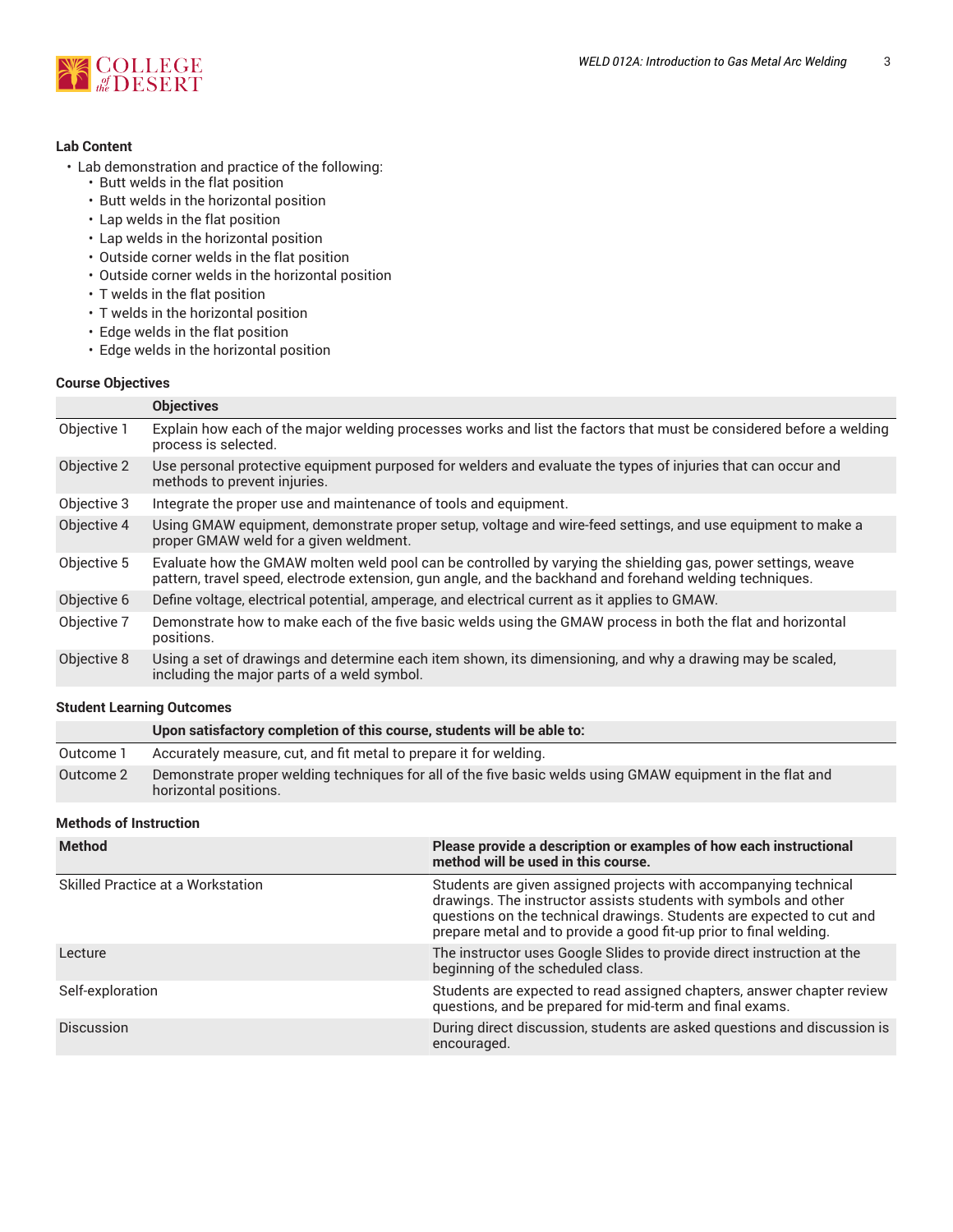

## **Methods of Evaluation**

| <b>Method</b>                                    | Please provide a description or examples of how<br>each evaluation method will be used in this course.                                              | <b>Type of Assignment</b> |
|--------------------------------------------------|-----------------------------------------------------------------------------------------------------------------------------------------------------|---------------------------|
| Written homework                                 | Chapter reviews will be assessed by the instructor.                                                                                                 | Out of Class Only         |
| Laboratory projects                              | Student work samples are self-assessed and then<br>are assessed by the instructor.                                                                  | In Class Only             |
| Presentations/student demonstration observations | Skill demonstration - lab work. Students will be<br>assigned a series of shop projects to be completed<br>in the shop.                              | In Class Only             |
| Mid-term and final evaluations                   | Both mid-term and final are in multiple choice<br>format.                                                                                           | In Class Only             |
| Student participation/contribution               | Welding reflection packet and instructor evaluation.<br>Students are expected to display good work habits,<br>punctuality, and clean-up procedures. | In Class Only             |
| Other                                            | Participation.                                                                                                                                      | In Class Only             |

#### **Assignments**

#### **Other In-class Assignments**

- 1. Class discussion
- 2. Group interaction and presentation
- 3. Display proper work habits in shop
- 4. Display soft skills

#### **Other Out-of-class Assignments**

- 1. Reading assignments
- 2. Chapter review questions
- 3. Students are encouraged to find opportunities outside of class time to research PPE and to practice welding to increase proficiency.

## **Grade Methods**

Letter Grade Only

# **MIS Course Data**

**CIP Code** 48.0508 - Welding Technology/Welder.

**TOP Code** 095650 - Welding Technology

**SAM Code** C - Clearly Occupational

**Basic Skills Status** Not Basic Skills

**Prior College Level**

Not applicable

**Cooperative Work Experience** Not a Coop Course

**Course Classification Status** Credit Course

**Approved Special Class** Not special class